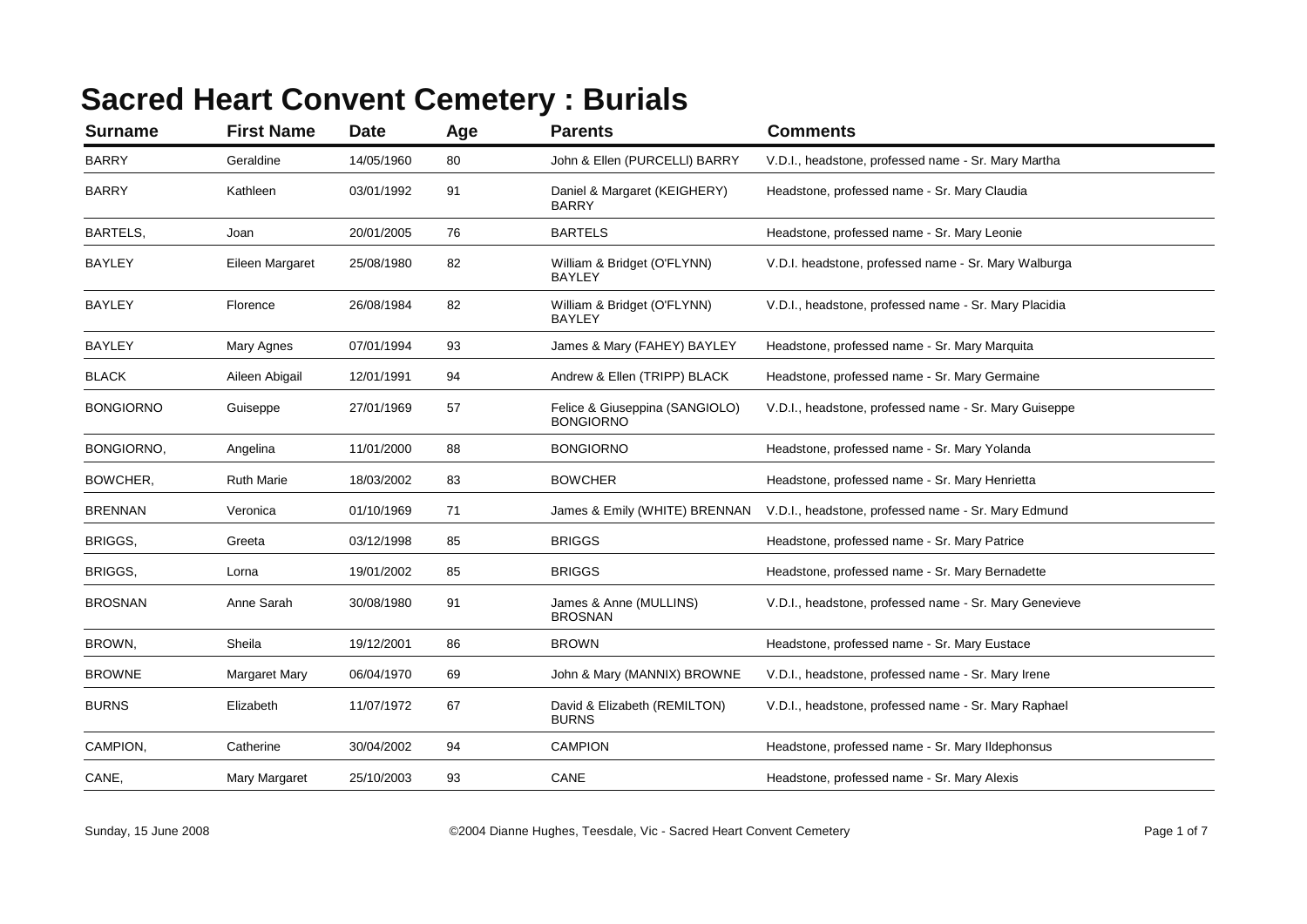| <b>Surname</b> | <b>First Name</b>   | <b>Date</b> | Age | <b>Parents</b>                                 | <b>Comments</b>                                         |
|----------------|---------------------|-------------|-----|------------------------------------------------|---------------------------------------------------------|
| CANTWELL       | Margaret            | 05/09/1989  | 87  | William & Winifred (STEVENSON)<br>CANTWELL     | Headstone, professed name - Sr. Mary Gabriella          |
| CAREY          | Norah Teresa        | 10/10/1996  | 99  | William & Mary (QUINN) CARY                    | Headstone, professed name - Sr. Mary Euphrasia          |
| CAREY,         | Norah Teresa        | 10/10/1996  | 99  | CAREY                                          | Headstone, professed name - Sr. Mary Euphrasia          |
| CARROLL        | Lillian May         | 24/11/1969  | 87  | John & Mary (CROFTS) CARROLL                   | V.D.I., headstone, professed name - Sr. Mary Benedicta  |
| CHAMBERLIN     | <b>Frances Mary</b> | 02/08/1951  | 73  | Albert & Louisa (MOYLAN)<br><b>CHAMBERLIN</b>  | V.D.I., headstone, professed name - Sr. Mary Peter      |
| <b>COTTER</b>  | Eileen              | 11/01/1994  | 96  | Philip & Mary (O'SULLIVAN)<br><b>COTTER</b>    | Headstone, professed name - Sr. Mary Martina            |
| <b>CUMMINS</b> | Mary Ann            | 27/07/1952  | 88  | William & Marianne (DEERING)<br><b>CUMMINS</b> | V.D.I., headstone, professed name - Sr. Mary Ursula     |
| DAY            | Joan                | 24/10/1992  | 73  | Bernard & Eileen (FANNING) DAY                 | Headstone, professed name - Sr. Mary Thecla             |
| <b>DILLON</b>  | <b>Beatrice May</b> | 25/11/1972  | 89  | John & Bridget (McNAMARA)<br><b>DILLON</b>     | V.D.I., headstone, professed name - Sr. Mary Regis      |
| DONEGAN,       | Margaret            | 21/11/1998  | 80  | <b>DONEGAN</b>                                 | Headstone, professed name - Sr. Mary Imelda             |
| <b>DOOGAN</b>  | Agnes               | 09/03/1952  | 91  | Hugh & Alice (WALSHE) DOOGAN                   | V.D.I., headstone, professed name - Sr. Mary Evangelist |
| <b>DOYLE</b>   | Eileen              | 11/06/1972  | 46  | Edmund & Margaret (BROWN)<br><b>DOYLE</b>      | V.D.I., headstone, professed name - Sr. Mary Mildred    |
| <b>DRUM</b>    | <b>Bridget</b>      | 22/05/1960  | 68  | James & Mary (TOURNEY) DRUM                    | V.D.I., headstone, professed name - Sr. Mary Carmela    |
| <b>DUGAN</b>   | Ellen Honorah       | 30/05/1971  | 84  | Thomas & Honora (O'DONNELL)<br><b>DUGAN</b>    | V.D.I., headstone, professed name - Sr. Mary Alacoque   |
| DUNGAN,        | Elizabeth           | 29/12/2003  | 91  | <b>DUNGAN</b>                                  | Headstone, professed name - Sr. Mary Joseph             |
| DWAN,          | Frances             | 16/11/1997  | 88  | <b>DWAN</b>                                    | Headstone, professed name - Sr. Mary Liguori            |
| <b>ENGLISH</b> | Alma Mary           | 06/06/1996  | 84  | Thomas & Martha (GAMBONI)<br><b>ENGLISH</b>    | Headstone, professed name - Sr. Mary Damien             |
| <b>FINN</b>    | Maria               | 27/10/1886  | 23  | Michael & Sarah (SHANAHAN)<br><b>FINN</b>      | V.P.I., headstone, professed name - Sr. Mary Vincent    |
| <b>FINN</b>    | Veronica            | 30/08/1996  | 78  | Denis & Elizabeth (CLEARY) FINN                | Headstone, professed name - Sr. Mary Marietta           |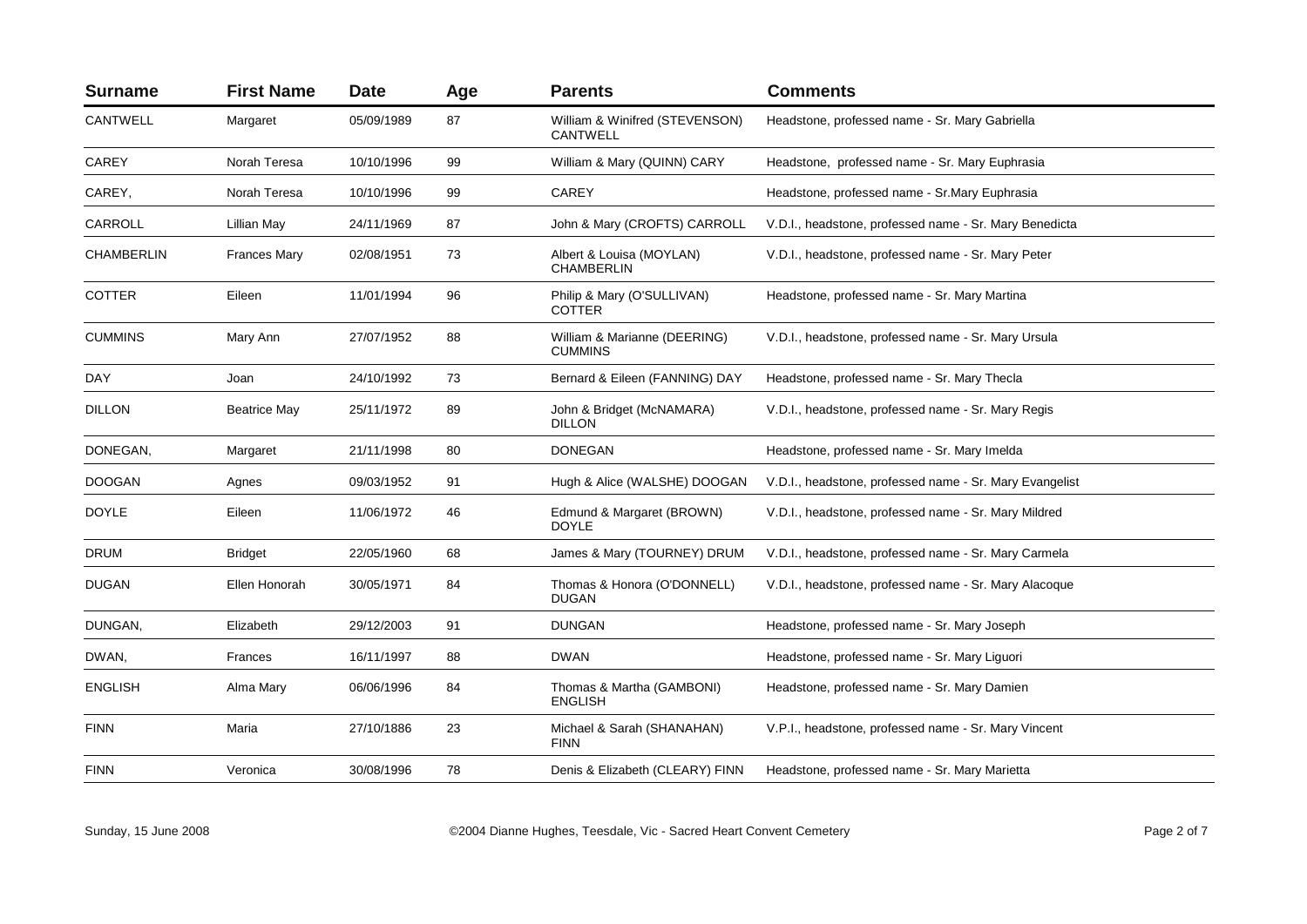| <b>Surname</b>     | <b>First Name</b> | <b>Date</b> | Age | <b>Parents</b>                                      | <b>Comments</b>                                                                  |
|--------------------|-------------------|-------------|-----|-----------------------------------------------------|----------------------------------------------------------------------------------|
| <b>FITZPATRICK</b> | Ellen Mary        | 23/09/1989  | 88  | Patrick & Annie (CANTY)<br><b>FITZPATRICK</b>       | Headstone, professed name - Sr. Mary Louise                                      |
| <b>FLANAGAN</b>    | Agnes             | 13/11/1878  | 30  | Luke & mother unknown<br><b>FLANAGAN</b>            | V.P.I., headstone, professed name - Sr. Mary Claver                              |
| FORRESTER.         | Rose Ann          | 12/06/2002  | 89  | <b>FORRESTER</b>                                    | Headstone, professed name - Sr. Mary Regis                                       |
| FRANCIS,           | Mary              | 22/06/1998  | 84  | <b>FRANCIS</b>                                      | Headstone, professed name - Sr. Mary Veronica                                    |
| <b>FULTON</b>      | Marie Therese     | 23/05/1987  | 57  | Christopher & Murial (SCOTT)<br><b>FULTON</b>       | Headstone, professed name - Sr. Mary Patricia                                    |
| <b>GLEESON</b>     | <b>Bernadette</b> | 05/11/1978  | 47  | Bernard & Veronica (PETRON)<br><b>GLEESON</b>       | V.D.I., headstone, professed name - Sr. Mary Bernardine                          |
| GRIFFIN.           | Veronica          | 24/07/2006  | 92  | <b>GRIFFIN</b>                                      | Headstone, professed name - Sr. Mary Elizabeth                                   |
| <b>HARRINGTON</b>  | Cicely Dorothy    | 15/05/1983  | 72  | Thomas Philip & Mary (CUMMINS)<br><b>HARRINGTON</b> | V.D.I., headstone, professed name - Sr. Mary Thomasina                           |
| HARTIGAN,          | Moira             | 07/03/2002  | 85  | <b>HARTIGAN</b>                                     | Headstone, professed name - Sr. Mary Ephrem                                      |
| HEALEY,            | Anne              | 27/06/2004  | 86  | <b>HEALEY</b>                                       | Headstone, professed name - Sr. Mary Leah                                        |
| HEALEY,            | Patricia          | 22/01/2006  | 76  | <b>HEALEY</b>                                       | Headstone, professed name - Sr. Mary Winifred                                    |
| HOBAN,             | Celestine         | 21/05/2000  | 88  | <b>HOBAN</b>                                        | Headstone, professed name - Sr. Mary Therese                                     |
| <b>HOPPER</b>      | Marie             | 07/12/1990  | 70  |                                                     | Francis & Alice (TUCKER) HOPPER Headstone, professed name - Sr. Mary Gervase     |
| HUXTABLE,          | Veronica          | 07/02/2000  | 94  | <b>HUXTABLE</b>                                     | Headstone, professed name - Sr. Mary Aquinas                                     |
| <b>JONES</b>       | Percy Rev. Father | 17/11/1992  | 79  | Percy & Ethel May (BBOURKE)<br><b>JONES</b>         | Headstone, St. Mary's Baptism Register                                           |
| <b>JOYCE</b>       | Teresa            | 18/11/1881  | 25  | parents unknown JOYCE                               | Not on V.P.I., headstone, Geelong Advertiser, professed name - Sr. Mary<br>Agnes |
| KEENAN,            | Laura             | 24/06/1998  | 92  | <b>KEENAN</b>                                       | Headstone, professed name - Sr. Mary Carlotta                                    |
| KELLY              | Catherine         | 01/02/1997  | 91  | James & Julia (DUNNE) KELLY                         | Headstone, professed name - Sr. Mary Annina                                      |
| KELLY,             | Evelyn            | 06/11/2003  | 85  | KELLY                                               | Headstone, professed name - Sr. Mary Helen                                       |
| <b>KENNEDY</b>     | Lucy Agnes        | 13/11/1985  | 88  | Daniel & Bridget (NOONAN)<br><b>KENNEDY</b>         | V.D.I., headstone, professed name - Sr. Mary Dolores                             |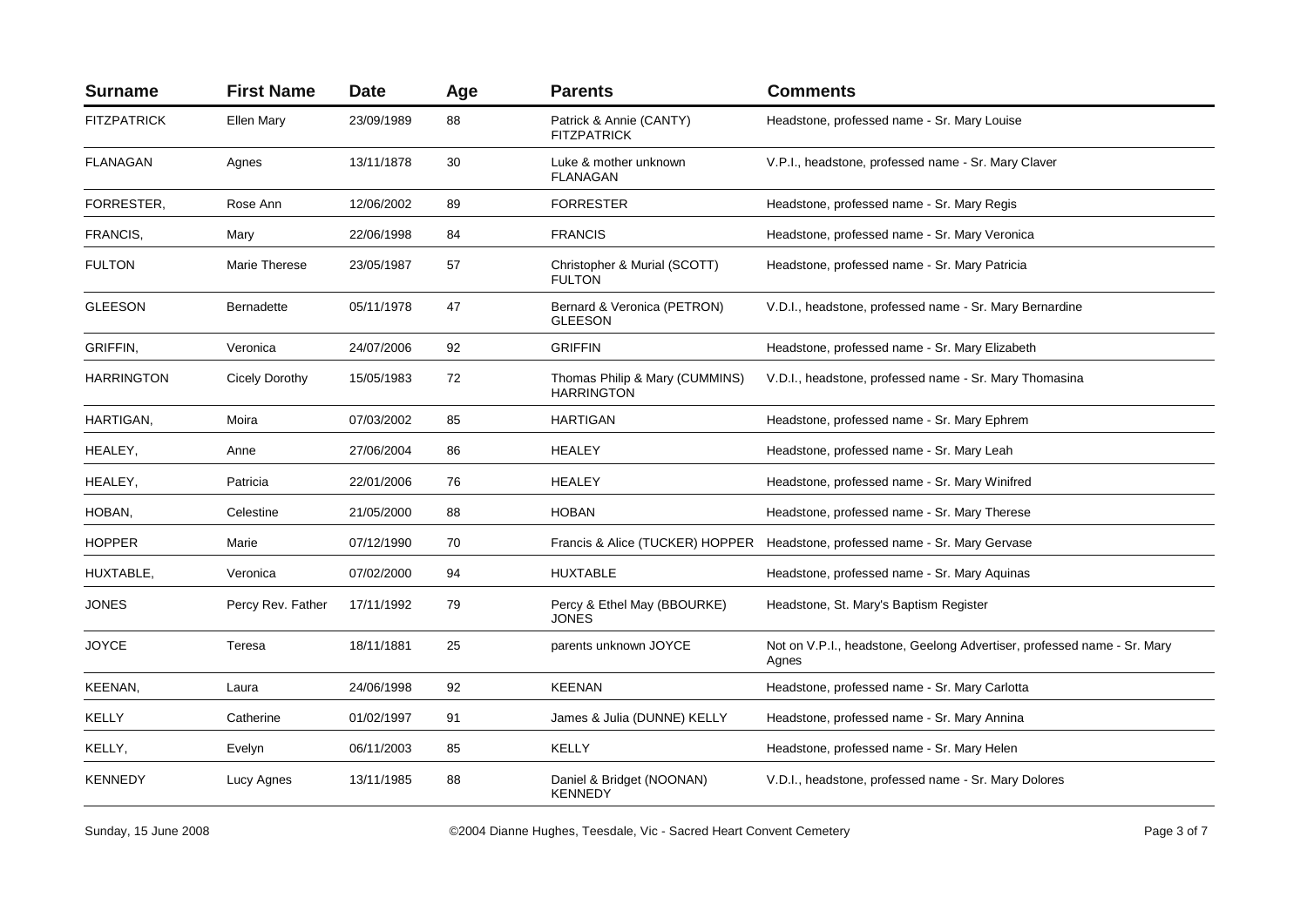| <b>Surname</b>  | <b>First Name</b>         | <b>Date</b> | Age | <b>Parents</b>                                | <b>Comments</b>                                                          |
|-----------------|---------------------------|-------------|-----|-----------------------------------------------|--------------------------------------------------------------------------|
| <b>KENNY</b>    | Margaret Ellen            | 02/10/1983  | 93  | James & Bridget (BYRNE) KENNY                 | V.D.I., headstone, professed name - Sr. Mary Thomasina                   |
| <b>KERLEY</b>   | Mary                      | 14/12/1978  | 82  | Thomas & Susan (CLARKE)<br><b>KERLEY</b>      | V.D.I., headstone, professed name - Sr.Mary Canisia                      |
| <b>KING</b>     | Valda Doreen              | 19/05/1986  | 63  | Patrick & Winifred (BEAVIS) KING              | Headstone, professed name - Sr. Mary Monica                              |
| LEAMON,         | Mary                      | 29/04/2006  | 89  | <b>LEAMON</b>                                 | Headstone, professed name - Sr. Mary Una                                 |
| <b>LENNON</b>   | Sydney Charles Fr.<br>SJ. | 10/10/1979  | 73  | parents unknown LENNON                        | V.D.I., headstone, English Jesuit, 1st Chaplain of St. Joseph's Hospital |
| LEWER           | Emily Ada                 | 25/01/1993  | 85  | Albert Thomas & Elsie (RANKIN)<br>LEWER       | Headstone, professed name - Sr. Mary Dolores                             |
| LEWER,          | Gladys                    | 18/09/2000  | 91  | LEWER                                         | Headstone, professed name - Sr. Mary Maura                               |
| <b>LONERGAN</b> | Ursula                    | 07/07/1984  | 68  | Patrick & Mary (CORRIGAN)<br><b>LONERGAN</b>  | V.D.I., headstone, professed name - Sr.Mary Borgia                       |
| <b>MAGUIRE</b>  | Eliza                     | 30/08/1879  | 60  | Richard & Margaret (McCANN)<br><b>MAGUIRE</b> | V.P.I., headstone, professed name - Mother Mary Xavier                   |
| MATTHEWS,       | Irenaeus                  | 20/02/1998  | 86  | <b>MATTHEWS</b>                               | Headstone, professed name - Sr. Mary Valeria                             |
| McCANN,         | Mary                      | 06/08/2003  | 92  | <b>McCANN</b>                                 | Headstone, professed name - Sr. Mary Josepha                             |
| <b>McINTYRE</b> | Kathleen                  | 10/06/1987  | 92  | William & Mary Ann (FRENCH)<br>McINTYRE       | Headstone, professed name - Sr. Mary Christina                           |
| <b>McMASTER</b> | Monica                    | 27/03/1996  | 97  | Ronald & Mary (SMITH)<br><b>McMASTER</b>      | Headstone, professed name - Sr. Mary Lucina                              |
| <b>McMILLAN</b> | Loretto                   | 12/03/1995  | 84  | Alfred & Teresa (ROBBINS)<br><b>McMILLAN</b>  | Headstone, professed name - Sr. Mary Felix                               |
| <b>McPHAIL</b>  | Alice                     | 10/10/1981  | 83  | Angus & Charlotte (DOOGAN)<br><b>McPHAIL</b>  | V.D.I., headstone, professed name - Sr. Mary Flavia                      |
| <b>McQUADE</b>  | Elizabeth                 | 02/02/1952  | 81  | Patrick & Mary (MATTHEWS<br><b>McQUADE</b>    | V.D.I., headstone, professed name - Sr. Mary Baptist                     |
| <b>MEATON</b>   | Irene Mary                | 27/10/1993  | 79  | Thomas & Mary (STRANGE)<br><b>MEATON</b>      | Headstone, professed name - Sr. Mary Josephine                           |
| MOLYNEUX,       | Ann                       | 11/04/2006  | 93  | <b>MOLYNEUX</b>                               | Headstone, professed name - Sr. Mary Brendan                             |
| MORAN,          | Kathleen                  | 24/05/2002  | 95  | <b>MORAN</b>                                  | Headstone, professed name - Sr. Mary Celestine                           |
|                 |                           |             |     |                                               |                                                                          |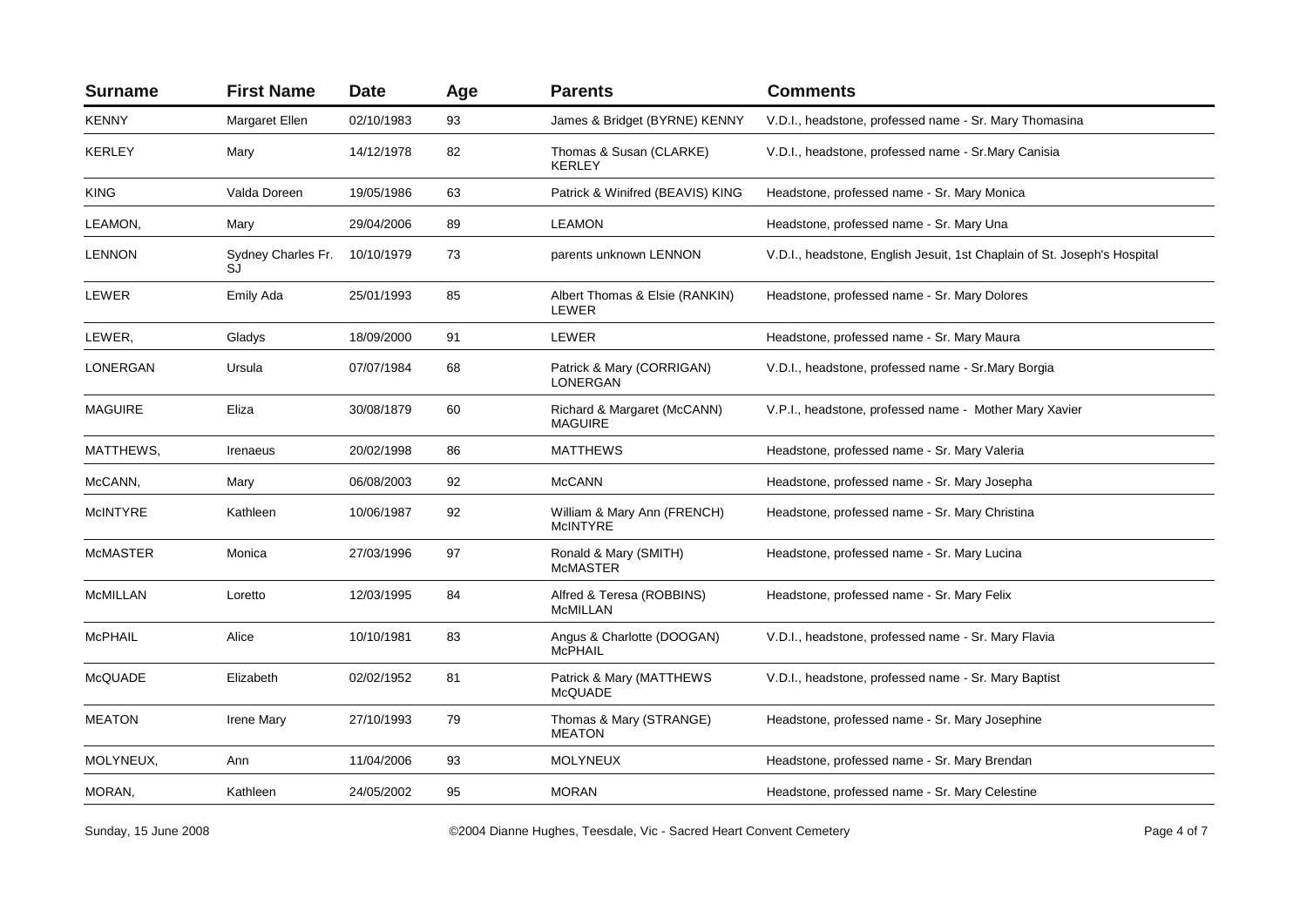| <b>Surname</b>   | <b>First Name</b>     | <b>Date</b> | Age | <b>Parents</b>                                    | <b>Comments</b>                                              |
|------------------|-----------------------|-------------|-----|---------------------------------------------------|--------------------------------------------------------------|
| MUGAVIN,         | Mary                  | 21/06/1999  | 80  | <b>MUGAVIN</b>                                    | Headstone, professed name - Sr. Mary Camillus                |
| <b>MULCAHY</b>   | Kathleen              | 03/10/1987  | 91  | John & Mary (O'CONNOR)<br><b>MULCAHY</b>          | Headstone, professed name - Sr. Mary Immaculata              |
| <b>MULCAHY</b>   | Monica                | 28/01/1996  | 75  | Michael & Nora (LOUGHNAN)<br><b>MULCAHY</b>       | Headstone, professed name - Sr. Mary Gerardine               |
| MULLALY          | Mary                  | 02/06/1892  | 77  | Michael & Catherine MULLALY                       | V.P.I., headstone, professed name - Sr. Mary Margaret        |
| <b>MULQUINEY</b> | Margaret              | 08/04/1996  | 94  | Edward & Margaret (McCARTY)<br><b>MULQUINEY</b>   | Headstone, professed name - Sr. Mary Ethelreda               |
| <b>MURPHY</b>    | Eliza                 | 19/01/1962  | 83  | Peter & Catherine (KAVANAGH)<br><b>MURPHY</b>     | V.D.I., headstone, professed name - Sr. Mary Madeleine       |
| <b>MURPHY</b>    | Jessica Teresa        | 21/07/1959  | 97  | Matthew & Margaret (BRUCE)<br><b>MURPHY</b>       | V.D.I., headstone, professed name - Sr. Mary Angela          |
| MURPHY,          | Monica                | 07/02/1999  | 90  | <b>MURPHY</b>                                     | Headstone, professed name - Sr. Mary Catherine               |
| NAPTHINE,        | Elizabeth             | 01/12/2002  | 85  | <b>NAPTHINE</b>                                   | Headstone, professed name - Sr. Mary Aquinas                 |
| <b>NOBLE</b>     | <b>Marie Muriel</b>   | 28/10/1985  | 88  | William & Margaret (McGOWAN)<br><b>NOBLE</b>      | V.D.I., headstone, professed name - Sr. Mary Teresina        |
| <b>O'BRIEN</b>   | Julia                 | 06/11/1957  | 90  | Richard & Mary (DOWLING)<br><b>O'BRIEN</b>        | V.D.I., headstone, professed name - Sr. Mary Margaret        |
| O'CONNELL,       | Marita                | 27/08/2004  | 74  | <b>O'CONNELL</b>                                  | Headstone, professed name - Sr. Mary Philippa                |
| <b>O'DONNELL</b> | Kathleen              | 16/10/1988  | 83  | James & Catherine (TREACY)<br>O'DONNELL           | Headstone, professed name - Sr. Mary Lucilla                 |
| <b>O'FARRELL</b> |                       | 18/08/1878  |     | parents unknown O'FARRELL                         | Not on V.P.I., headstone, professed name - Sr. Mary Gertrude |
| <b>O'LOGHLEN</b> | Eileen Mary           | 08/05/1978  | 86  | Patrick & Mary Blake (FOSTER)<br><b>O'LOGHLEN</b> | V.D.I., headstone, professed name - Sr. Mary Mechtilde       |
| O'LOUGHLIN,      | Joan                  | 05/08/2006  | 77  | <b>O'LOUGHLIN</b>                                 | Headstone, professed name - Sr. Mary Loreto                  |
| <b>O'NEILL</b>   | Martha Mary           | 25/11/1972  | 94  | William & Hannah (O'REGAN)<br><b>O'NEILL</b>      | V.D.I., headstone, professed name - Sr. Mary Patricia        |
| O'SULLIVAN       | Ellen                 | 20/06/1882  |     | parents unknown O'SULLIVAN                        | Not on V.P.I., headstone, professed name - Sr. Mary Liguori  |
| O'SULLIVAN       | <b>Frances Amelia</b> | 16/06/1969  | 94  | Richard Carew & Mary Ann<br>(McEWAN) O'SULLIVAN   | V.D.I., headstone, professed name - Sr. Mary Ignatius        |

Sunday, 15 June 2008 **Extraca Convent Centers** C2004 Dianne Hughes, Teesdale, Vic - Sacred Heart Convent Cemetery **Page 5 of 7** Page 5 of 7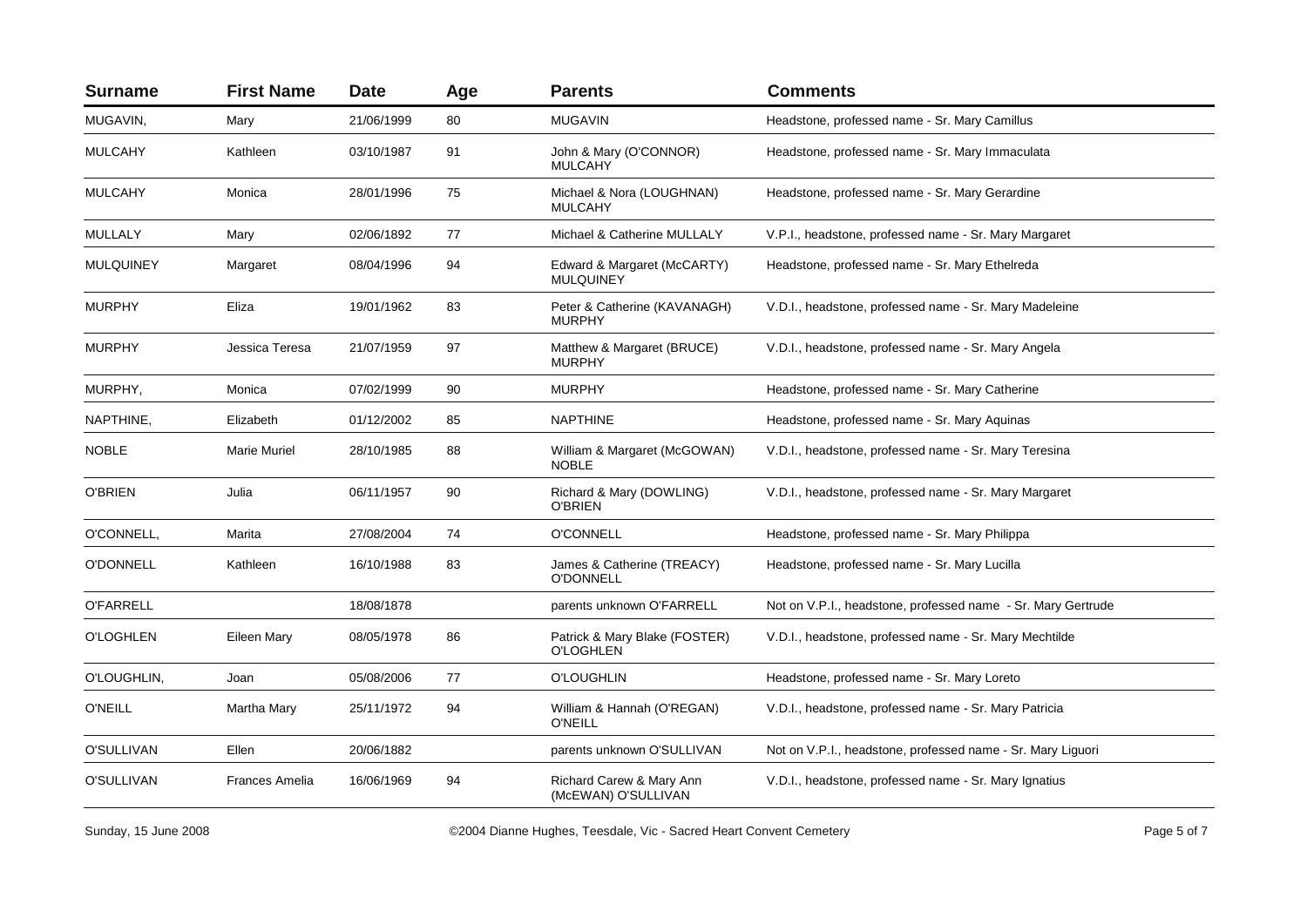| <b>Surname</b>  | <b>First Name</b>      | <b>Date</b> | Age | <b>Parents</b>                                    | <b>Comments</b>                                                                         |
|-----------------|------------------------|-------------|-----|---------------------------------------------------|-----------------------------------------------------------------------------------------|
| POWER,          | Mary                   | 16/07/2000  | 83  | <b>POWER</b>                                      | Headstone, professed name - Sr. Mary Prisca                                             |
| POYNTON,        | Kathleen               | 13/04/1998  | 88  | <b>POYNTON</b>                                    | Headstone, professed name - Sr. Mary Ita                                                |
| PYE,            | Mary Ann               | 03/10/1999  | 87  | <b>PYE</b>                                        | Headstone, professed name - Sr. Mary Boniface                                           |
| QUINLAN         | Julia                  | 02/05/1963  | 74  | Francis & Julia (BENJAMIN)<br><b>QUINLAN</b>      | V.D.I., headstone, professed name - Sr. Mary Gerard                                     |
| <b>QUINN</b>    | Ivy Imelda             | 24/12/1990  | 87  | John & Ada (HOTCHIN) QUINN                        | Headstone, professed name - Sr. Mary Annette                                            |
| RAINSFORD,      | Mary                   | 12/12/2004  | 93  | <b>RAINSFORD</b>                                  | Headstone, professed name - Sr. Mary Roberta                                            |
| <b>RICARBY</b>  | <b>Ethel Constance</b> | 20/04/1958  | 81  | George & Catherine (WATERS)<br><b>RICARBY</b>     | V.D.I., headstone, professed name - Sr. Mary Gerard                                     |
| <b>RINGROSE</b> | <b>Margaret Mary</b>   | 18/10/1972  | 78  | Richard & Mary (CONNELLY)<br><b>RINGROSE</b>      | V.D.I., headstone, professed name - Sr. Mary Paschal                                    |
| ROGERS,         | Shirley                | 16/01/2005  | 86  | <b>ROGERS</b>                                     | Headstone, professed name - Sr. Mary Agatha                                             |
| <b>RUSSELL</b>  | Marie                  | 28/01/1966  | 75  | Herbert Russell & Teenie (PAGE)<br><b>RUSSELL</b> | V.D.I., headstone, professed name - Sr. Mary Anthony                                    |
| <b>RYAN</b>     | Annie                  | 24/01/1966  | 88  | John & Ann (KENNY) RYAN                           | V.D.I., headstone, professed name - Sr. Mary Casimir                                    |
| RYAN            | Lydia                  | 13/05/1962  | 96  | Philip & Catherine (GRACE) RYAN                   | V.D.I., headstone, professed name - Sr. Mary Xavier                                     |
| <b>RYAN</b>     | Mary                   | 01/08/1977  | 69  | John & Lucy (McNAMARA) RYAN                       | V.D.I., headstone, professed name - Sr. Mary Francis                                    |
| <b>RYAN</b>     | Mary Brigid            | 17/08/1985  | 90  | Daniel & Joanna (COLLIER) RYAN                    | V.D.I., headstone, professed name - Sr. Mary Ita                                        |
| <b>SCULLY</b>   | Marie Elizabeth        | 27/04/1976  | 76  | James & Phillipa (POOLE) SCULLY                   | V.D.I., headstone, professed name - Sr. Mary Helena                                     |
| SHEEHAN,        | Murial                 | 19/03/2002  | 97  | <b>SHEEHAN</b>                                    | Headstone, professed name - Sr. Mary Raphael                                            |
| <b>SHERLOCK</b> | Mary                   | 03/12/1897  | 70  | Robert & mother<br>unknownSHERLOCK                | V.P.I., headstone, Geelong Advertiser, professed name - Mother Superior<br>Mary Gabriel |
| <b>SHERRY</b>   | Catherine              | 15/10/1986  | 80  | Simon & Ellen (McSHANE)<br><b>SHERRY</b>          | Headstone, professed name - Sr. Mary Xaveria                                            |
| <b>SMITH</b>    | Mary Alice             | 10/11/1992  | 85  | Peter James & Susan (BRADY)<br><b>SMITH</b>       | Headstone, professed name - Sr. Mary Eymard                                             |
| SMITH,          | Honor Patricia         | 08/04/2005  | 93  | <b>SMITH</b>                                      | Headstone, professed name - Sr. Mary Andre                                              |